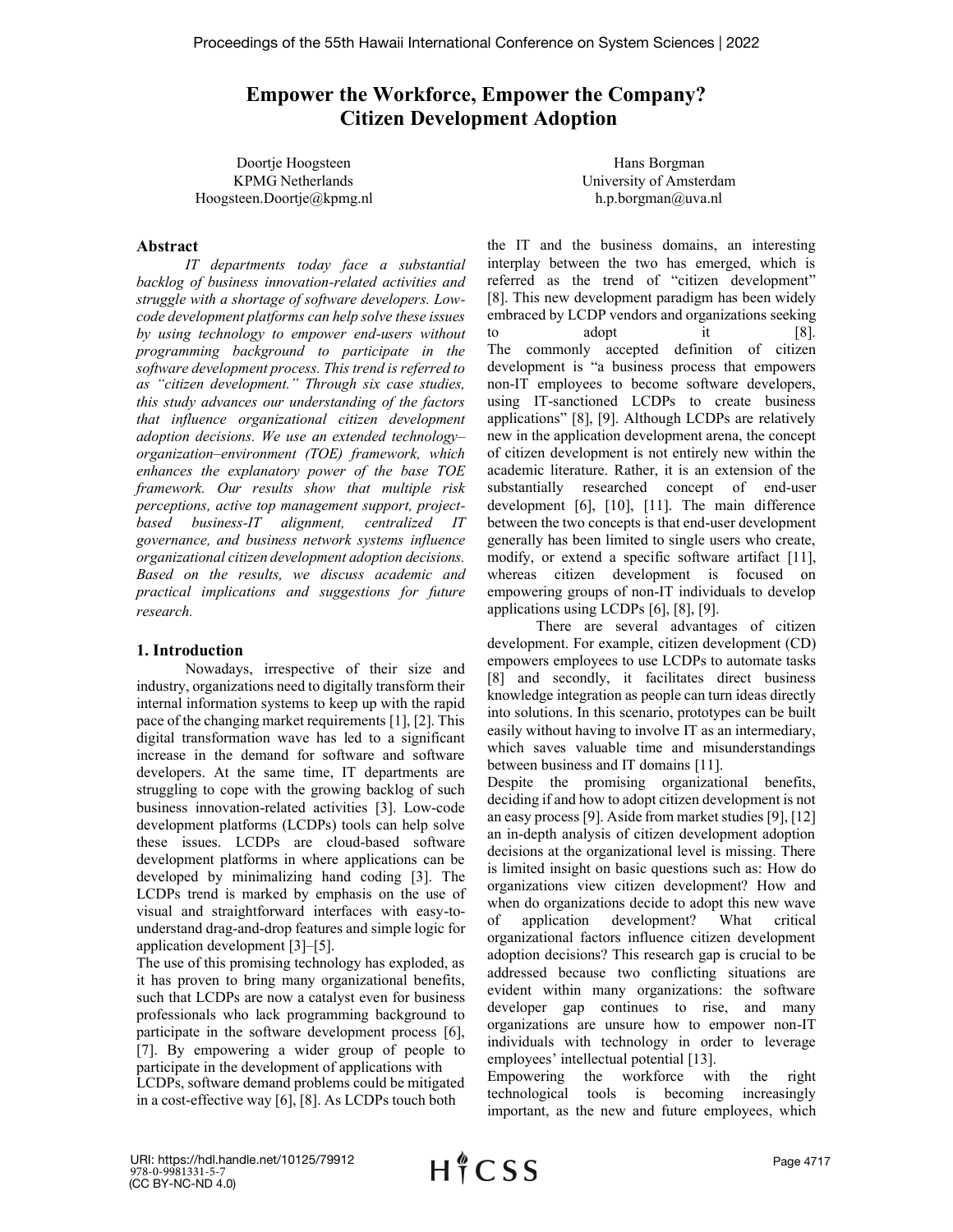have grown up with the internet, are highly collaborative, use technology more naturally than earlier generations, and expect technology to be powerful and easy-to-use. Viewed in this light, citizen development can be a way for organizations to capitalize on these demographic and work culture trends [14]. In this study, we therefore aim to generate practical insight into factors that determine citizen development adoption decisions as well as how organizations can initiate this development trend.

Many theoretical models have been developed to assess organizational decisions to adopt new technologies. The technology–organization– environment (TOE) framework is one such model [15]. Although the TOE framework addresses three influential contexts, citizen development has some specific and unique characteristics whose impact on adoption decisions cannot be fully captured by the traditional TOE framework. Specifically, the sociotechnical character of the citizen development trend is generating a different view of adoption decisions. For example, according to LCDP experts<sup>1</sup>, the need to secure guidance is mandatory for preventing various risks. To accomplish this, cooperation between business and IT is required, and the involvement of external parties appears to be beneficial [16]. This notion is reinforced by an increase in the number of companies offering citizen development programs as a service [17]. These specific factors have enriched and expanded the TOE framework with additions in the organizational context as well as an extra "interorganizational context." These extensions facilitate a more complete understanding of citizen development adoption decisions, and our academical contribution is rooted in enhancing the explanatory power of the TOE framework, which is useful to derive practical and actionable recommendations related to this emerging trend. Our research objectives are reflected in the following research question: *What technological, organizational, and inter-organizational factors influence citizen development adoption decisions, and how can organizations successfully decide how to adopt citizen development?*

The remainder of this paper is organized as follows. Section 2 presents the literature review and concludes with six propositions. The research method is described in section 3, and case studies are presented in section 4. Section 5 contains the cross-case analysis of each proposition. Section 6 discusses the findings and implications and offers suggestions for future research.

# **2. Literature and Propositions**

The TOE framework and supporting literature acted as guidance throughout this research because it is a widely used organization-level and industryindependent adoption framework for assessing technology-related innovation adoption decisions [18]. The framework has proven its value with strong and consistent theoretical support [19]–[21]. To develop our understanding of citizen development adoption decisions, the technology, organizational building blocks and our extensions to them, and the interorganizational context are discussed and treated as the grounding set for our propositions, as depicted in Figure 1. The environmental context, which consists of external factors such as competitors, is not considered, as the impact of environmental contextual factors on technological innovations is widely recognized and well-accepted [19], [20], [22]. Therefore, our focus was purely on organizations' internal adoption decisions.





# **2.1 Technological context**

The technological context dictates that adoption decisions are influenced by the pool of technologies internal and external to the firm [18]. The internal technologies are those that are currently used in the organization, and the external technologies are those outside of the organization but available in the marketplace. Organizational decisions to adopt new technologies are dependent on current resources and are made within the current technological ecosystem [21], [23]. The commonly accepted influential technological factors are perceived ease of use (complexity) and perceived risks. Perceived complexity defines the degree to which an innovation is perceived as easy to understand and use. Adoption decisions are hampered when employees perceive them as complex [19]. In contrast, lower complexity will generate employee confidence, which can stimulate organizations' adoption processes [19]. As previously discussed, in contrast with the more traditional application development methods, LCDPs visualize the underlying programming code and therefore generate straightforward interfaces with drag-and-drop features [4]. This has led to LCDP

<sup>&</sup>lt;sup>1</sup>Three experts were interviewed prior to the data collection to form an initial understanding of the citizen development trend, which is scarcely researched in the current literature.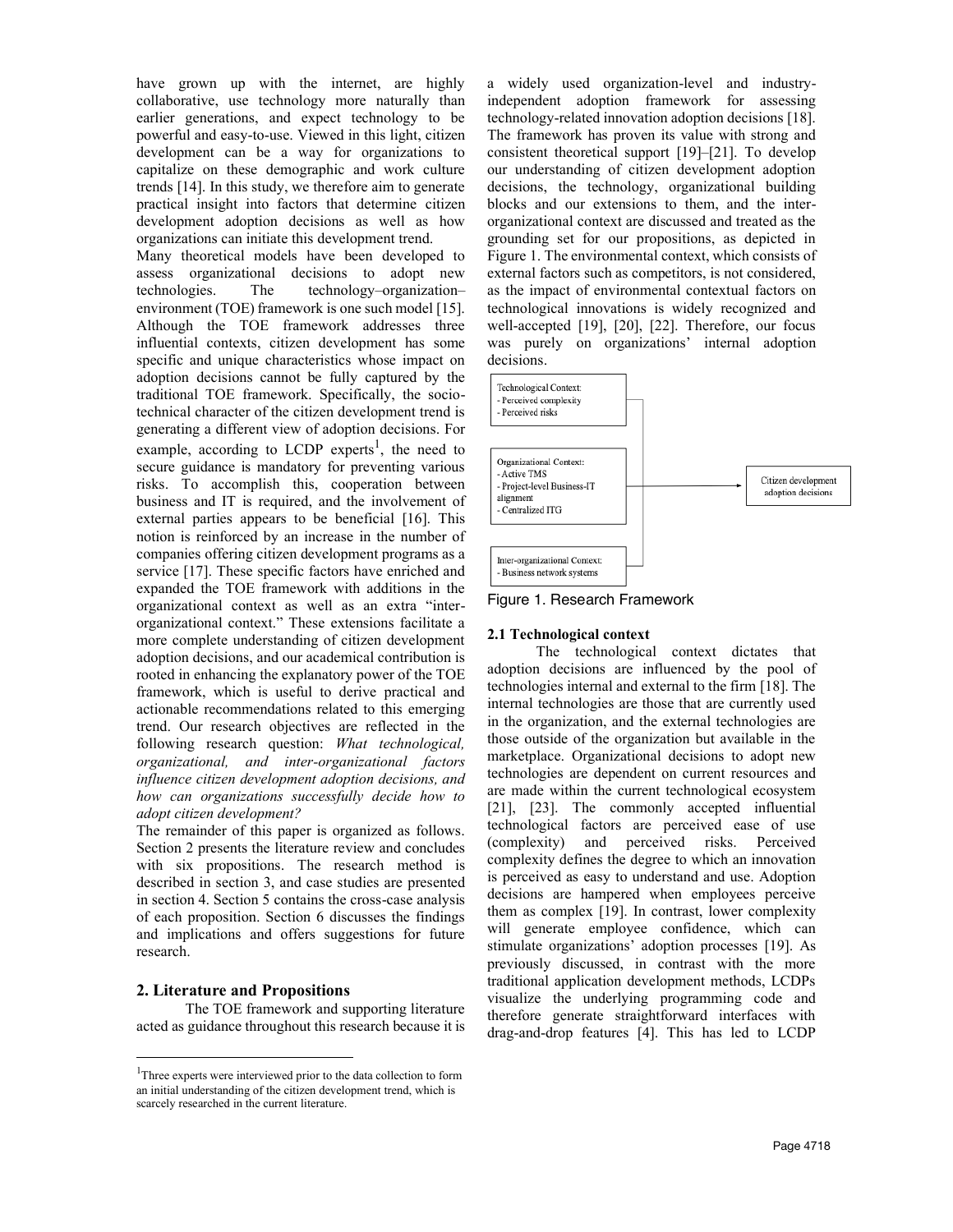vendors claiming that application development with LCDPs is low in perceived complexity [9]. Research also shows complexity reduction for application development using LCDPs [3], [4]. Since low levels of technological complexity are positively related to adoption decisions [19], it is expected that organizational decision-making to empower businesspeople with LCDPs [read citizen development] will be positively influenced by it. This is reflected in the first proposition.

*Proposition 1: The level of complexity of organizations' LCDPs positively influences citizen development adoption decisions.*

Technological risk perceptions influence organizations' decisions to adopt such innovations [21]. With every innovation at least some risks are involved, but it is conceived that citizen development is related to multiple risks [24]–[26]. For example, research shows that software development outside of the IT domain, such as citizen development, is a real threat to data security and compliance issues and means that businesses are more likely to encounter cyberattacks [24]. The reason for this could be that most people have misplaced confidence regarding their knowledge of potential data privacy risks in information systems [27]. Moreover, the fact that many citizen developers do not have a high-level overview of the applications that are already available, a risk of duplication and thus of wasting scarce resources is genuine [8]. Therefore, several risks seem to be associated with citizen development, and due to the variety and number of risks, it is expected that multiple risk perceptions negatively impact organizations' decisions to adopt citizen development. This is reflected in the second proposition.

*Proposition 2: Multiple risk perceptions regarding citizen development negatively influence citizen development adoption decisions.* 

# **2.2 Organizational context**

Analyzing citizen development adoption from an organizational perspective involves organizational characteristics such as available resources, organizational size, and top management support [18]. Top management support (TMS) appears to be especially important for technology-related adoption decisions [28], [29] and refers to management guidance on operating processes by providing resources and explicit directions for managing the organization [18]. Since technological innovations are often the result of top-down decision-making, management automatically plays a crucial role in the innovation adoption processes. A distinction between active and passive TMS can be made, whereby passive support entails agreeing on a particular decision and an active role involves top management communicating opportunities and providing guidance for using the new technologies (e.g., training). The active role is proven

to be critical for the awareness of the technology and ensures a fertile, safe, and supportive environment for innovations to be adopted [22], [29]. By attempting an active management support role, employees can recognize that citizen development-related behaviors are desired and this encourages employee knowledge sharing on adopting the platform [20]. Accordingly, it is expected that active TMS positively impacts organizational decisions on adopting citizen development, which is reflected in the third proposition.

*Proposition 3: Active TMS positively impacts citizen development adoption decisions.* 

The literature shows that business–IT alignment is a common and long-standing obstacle for many organizations [30]. In recent decades, organizations have spent billions on IT investments that has led to rising concerns from businesses to IT and increased the stigma associated with two departments working separately [31]. This is highlighted by the LCDP experts, with all three stating the importance of a strategic fit between business and IT objectives for citizen development adoption. For example, one expert states, "Business–IT alignment is very important since the aspiration for citizen development often lies in the business and the resistance within IT departments." Consequently, disagreement on adopting the citizen development trend negatively affects adoption decisions [5].

To decide to adopt citizen development organizationwide, companies need to recognize if citizen development is a positive fit with their organization, and to realize this, successful alignment between the business and IT is needed. IT must understand, communicate, and guide the business in using the platform, since citizen development is under the supervision of IT. Thus, there must be a strategic fit on adopting citizen development, which refers to business–IT alignment at the project level [32]. Therefore, it is suggested that business–IT alignment at project level is essential for citizen development adoption decisions, which leads to our fourth proposition.

*Proposition 4: Business–IT alignment at the project level is critical for citizen development adoption decisions.* 

The use of many technologies, such as LCDPs, has been transferred to business and has created a critical dependency on IT, requiring strong IT governance [33]. In this study, we define IT governance (ITG) as follows: the specification of the decision rights and accountability framework to encourage desirable behavior in the use of IT [34]. Since citizen development is "sanctioned by corporate IT," [8] IT departments are highly involved in organizations' citizen development adoption decisions, and thus clear ITG regarding citizen is development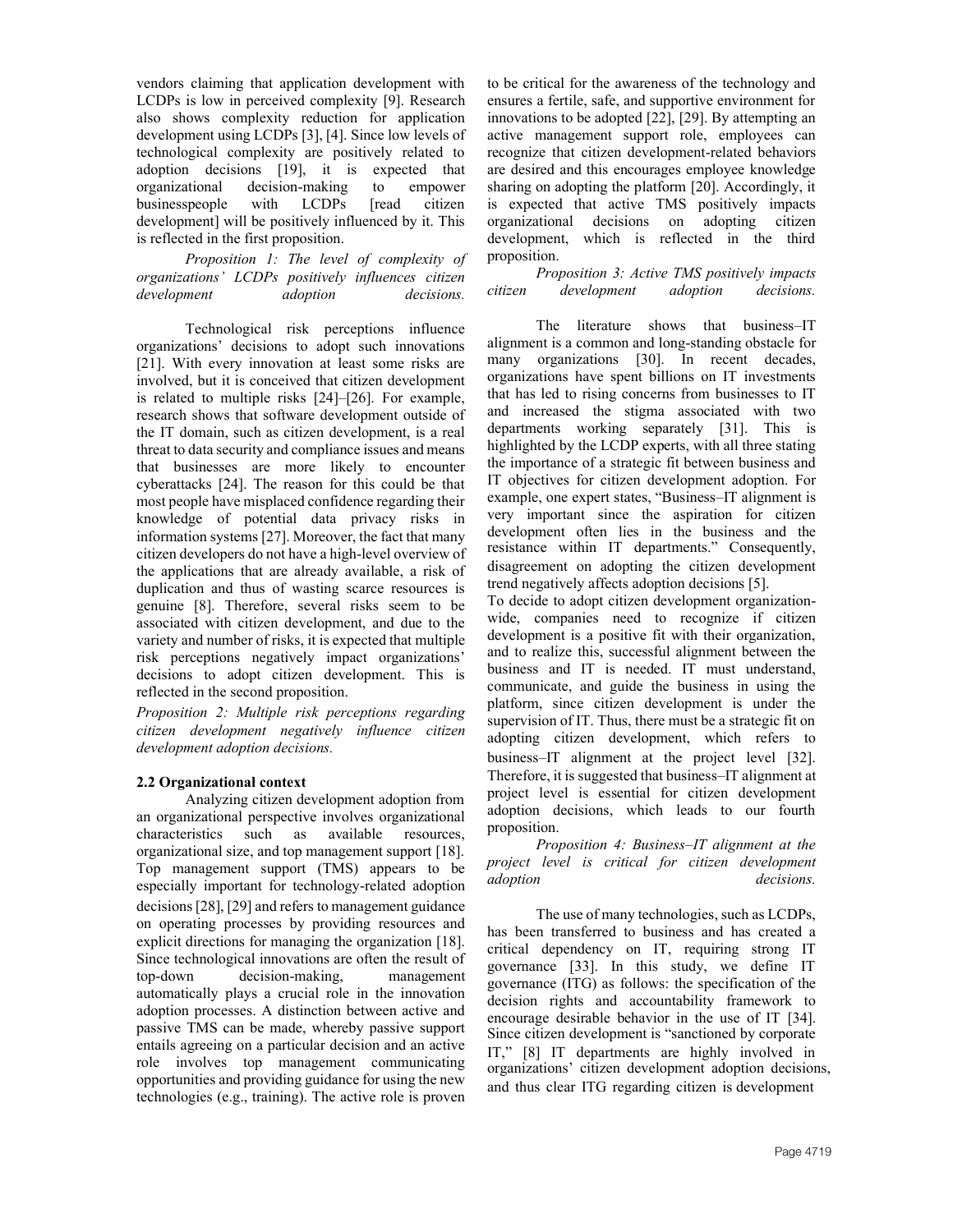required. In general, organizations with well-governed IT, demonstrate a higher performance and better ITenabled decision-making [20], [35].

ITG decision structures can be centralized, decentralized, or federated [33]. Some of the literature stresses the importance of decentralized ITG for technological innovations [13], but when desirable employee behavior involves an enterprise-wide view, a more centralized ITG model is desirable [34]. Other studies claim that IT-decisions should be applied at portfolio level [8], [36]. Given these structures, it can be argued that citizen development is most suitable for a centralized ITG structure at portfolio level [read citizen development level] as centralized decisionmaking will increase clarity, coordination, and control for citizen development, which are all important aspects since they can mitigate related risks [37]. A central decision-making hub concerning citizen development would thereby reduce enterprise IT landscape by being a single suitable platform and ensure clarity by involving one dedicated team that maintains contact with the LCDP vendors and other involved parties. Consequently, it is expected that one central IT governance for citizen development will enhance organizations' decisions to adopt citizen development. This makes ground for the fifth proposition.

*Proposition 5: Centralized ITG decisionmaking for citizen development is beneficial for its adoption decisions.* 

### **2.3 Interorganizational context**

In this study, interorganizational context involves the relationship between an organization and an external party. Every organization has interorganizational relationships, such as longitudinal contractual software–vendor partnerships, and besides providing the software, most vendors today also assist with adoption processes of acquired software. Previous research on cloud adoption confirms the importance of these inter-organizational business networks, owing to many cloud service providers arranging change agents, providing training sessions, and addressing potential problems [19], [21]. Thus, the intensity of these relationships leads to stronger collaborations referred to as business networks systems [38]. Consequently, LCDP vendors have an important role in the success of the platform [22], [29], but despite vendor support, research shows that organizations find it difficult to accomplish desired LCDP adoption after the implementation phase [9]. Usability issues and lack of internal communication regarding the opportunities of LCDPs are identified causes [5], [7]. Accordingly, when IT departments have trouble realizing high LCDP adoption levels, adoption decisions for citizen development are not in the foreground. In addition to vendors, other actors can enter the business network system to assist with such adoption decisions [38]. External parties specialized in LCDPs could, for example, assist by assessing if the organization is wellprimed for citizen development. This is recommended since, for many organizations, there are unknown elements related to citizen development adoption [8]. Specialized LCDP vendors and other external organizations are aware of these unknown elements and can offer direction for well-considered decisions. To conclude, prior mentioned business network systems in terms of vendor support or third-party guidance could improve citizen development adoption decision-making. This provides the foundation for our final proposition.

*Proposition 6: Business network systems are critical for citizen development adoption decisions.*

# **3. Research method**

This study was of exploratory nature and was based on six case studies and three expert interviews. A multiple case study design is an appropriate research method for studying novel phenomena and to find answers to "why" and "how" questions [39]. For each case, two interviews were conducted, with employees from different places in the organizational hierarchy (e.g., chief technology officer, IT consultant, IT manager, product owner, and business analyst). Fifteen semi-structured interviews constituted our primary source of evidence. Semi-structured interviews are aimed to obtain more in-depth knowledge into the specific contexts of the organizations and encouraged the participants to answer and explain questions, without the interviewer directing the answers. In addition, this approach allowed for follow-up questions, which enabled insightful new findings [40]. The interview evidence was strengthened with expert opinions, published literature, and documentation available with the case organizations. This method is considered a technique to seek data triangulation, and it enhances the reliability and validity of this research [39]. The interviews were conducted in April, May, and June 2021 and were held in English or translated from Dutch to English. Due to the COVID-19 lockdown restrictions, all interviews were held via approximately 45-minute lasting video calls and prior to the interview, all participants gave informed consent. Subsequently, the video-recorded interviews were transcribed, coded, and analyzed using the Atlas.ti software [41]. Table 1 provides an overview of performed within-case analysis method. To compare the discovered patterns between the cases, a cross-case analysis was performed. Additionally, to check the objectivity of the coding scheme and improve reliability, the coding of interviews from two cases were analyzed by an independent analyst.

### Table 1. Illustration of Interview Coding (Case 1, Respondent A, Proposition 1)

*Proposition 1:* Perceived low complexity of LCDPs positively influences citizen development adoption decisions.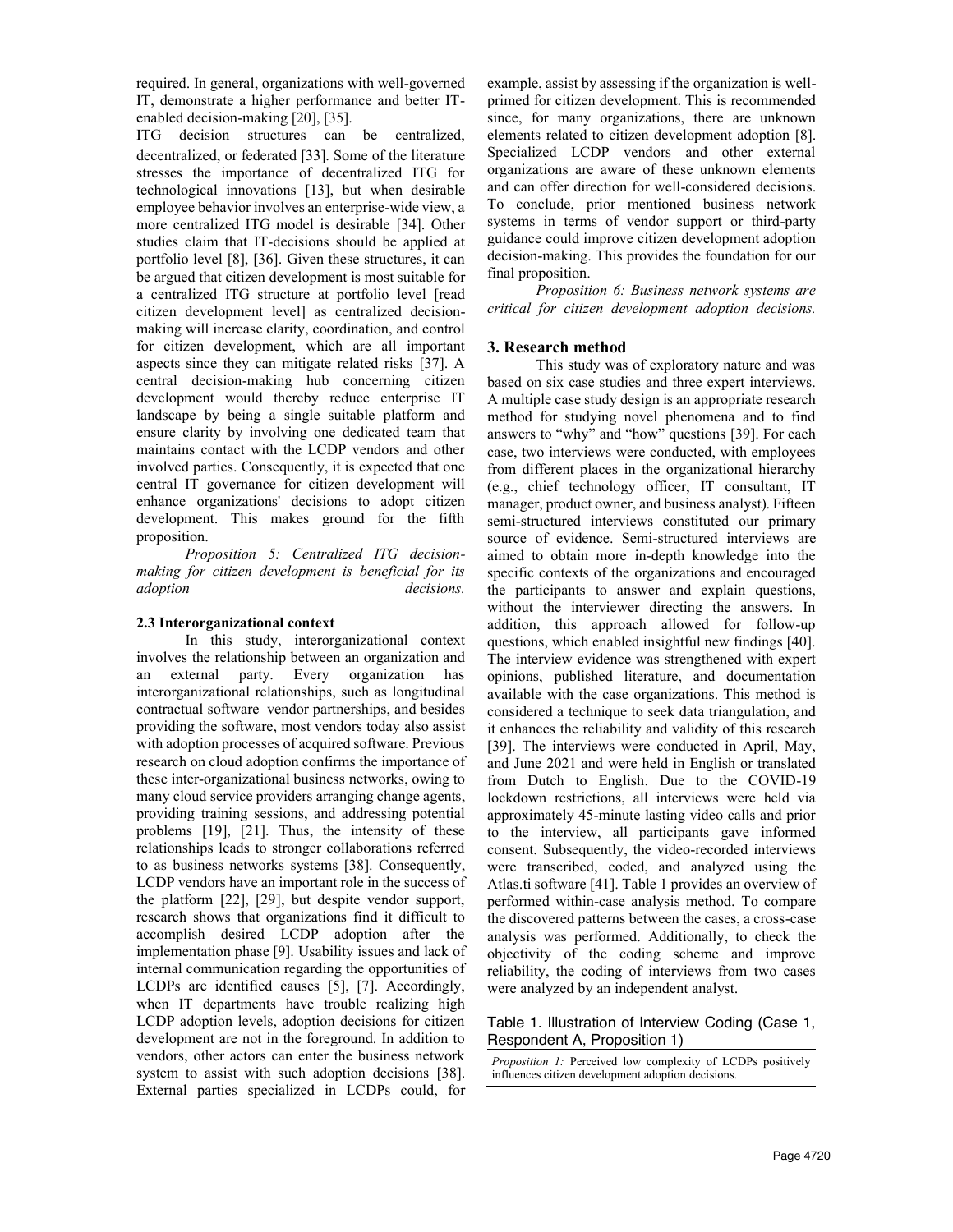Findings: The reason for using LCDP is replacing legacy systems and state that Outsystems is not suitable for citizen development in their organization, since developing applications requires technical knowledge. As the IT Manager states: "Citizen development, it's a very nice term -*cynically speaking*-, but we are not ready for it, because professional developers can still build bad applications with Outsystems."

#### Quotations:

Quote 1: "Citizen developers can work with the standard modules from Outsystems, but if adjustments need to be made in these standard modules, then people with more background knowledge must step in."

Quote 2: "Citizen development is not for everybody, because not everybody can actually use that technology."

Quote 3: "One of the difficulties that citizen developers encounter are integrations for combining different data sources, which are too technical for citizen developers."

#### **4. Cases**

For the selection of the cases, six cases from different sectors were chosen to grasp a complete picture of the complex socio-technical concept of citizen development and investigate if there are differences in terminology between sectors. The cases for this study were carefully selected by applying the following case criteria: all cases underwent a large and recent implementation of at least one prominent, market leading LCDP vendor in the period between 2017 and 2020. According to Gartner's 'Magic Quadrant' for enterprise LCDPs [37], the prominent market-leading LCDP- vendors are Outsystems, Mendix and Microsoft. Accordingly, all cases utilize one of these vendors for their low-code strategy. To be able to compare the cases with each other, only corporate organizations were selected since it has been widely acknowledged that organizational size is an important facilitator for technology-driven adoption decisions [20], [23]. The comparability is also increased as all organizations were at least partly headquartered in the Netherlands. These common case features improve the generalizability and replicability of this study and make it possible to find answers to our research question [39]. Due to privacy reasons, for two cases, referring to their sector, anonymized names were used throughout this study. In Table 2 all cases are presented, including descriptive information of each case.

|  |                      |  | Table 2. Case study overview: descriptive |
|--|----------------------|--|-------------------------------------------|
|  | information per case |  |                                           |

| Case ID                         | Function<br>participant                                                     | LCDP<br>Vendor         | to implement<br>Reason<br><b>LCDPs</b>                                                 |
|---------------------------------|-----------------------------------------------------------------------------|------------------------|----------------------------------------------------------------------------------------|
| #1<br>Randstad<br>Group         | 1. IT developer<br>2. IT manager                                            | Outsyste<br>ms         | RAD <sup>2</sup><br>replacing<br>legacy<br>systems<br>&<br>improve UX                  |
| #2<br>Royal<br>Dutch<br>Shell   | Product owner<br>$1$ .<br>Senior factory<br>2.<br>operator (non-IT)         |                        | Microsoft Risk management &<br>employee<br>empowerment                                 |
| #3.<br><b>HTM</b>               | IT-consultant Mendix<br>$1_{-}$<br>Hospitality<br>2.<br>$m$ anager (non-IT) |                        | Enhance<br>enterprise<br>resilience & employee<br>empowerment                          |
| #4<br><b>FMCG</b>               | 1. Product owner<br>2. IT-consultant                                        | Outsyste<br>ms         | Replacing legacy<br><b>RAD</b><br>systems,<br>&<br>enhancing enterprise<br>resilience  |
| #5<br>Beer-<br>And-<br>Beverage | 1. Busines analyst<br>2. Global product<br>owner                            | &<br>Outsyste<br>ms    | Microsoft Process automation &<br>employee<br>empowerment                              |
| #6<br><b>KPMG</b>               | 1. Tech consultant<br>2. Tech Solutions<br>director                         | $\&$<br>Outsyste<br>ms | Microsoft Advisory, enhancing<br>enterprise resilience $\&$<br>employee<br>empowerment |

#### **5. Cross-case analysis**

Cross-case evidence is sought for each of the propositions and guided by direct quotations from the interviews, literature, documentation and expert interviews, which further enhance the internal validity and generalizability of this study [40]. Figure 2 presents an adoption vs. ambition matrix, which plots each case in this matrix. Plotting the cases is based on the findings derived from the interviews and the matrix helps to compare the cases. An example is provided by the IT consultant of HTM (case 3): "At the moment, the LCDPs developers are mainly in IT, but the ambition is absolutely to get businesspeople developing applications as well." Consequently, this case is plotted as lowest in the top-right quadrant.



<sup>2</sup> Rapid Application Development (RAD)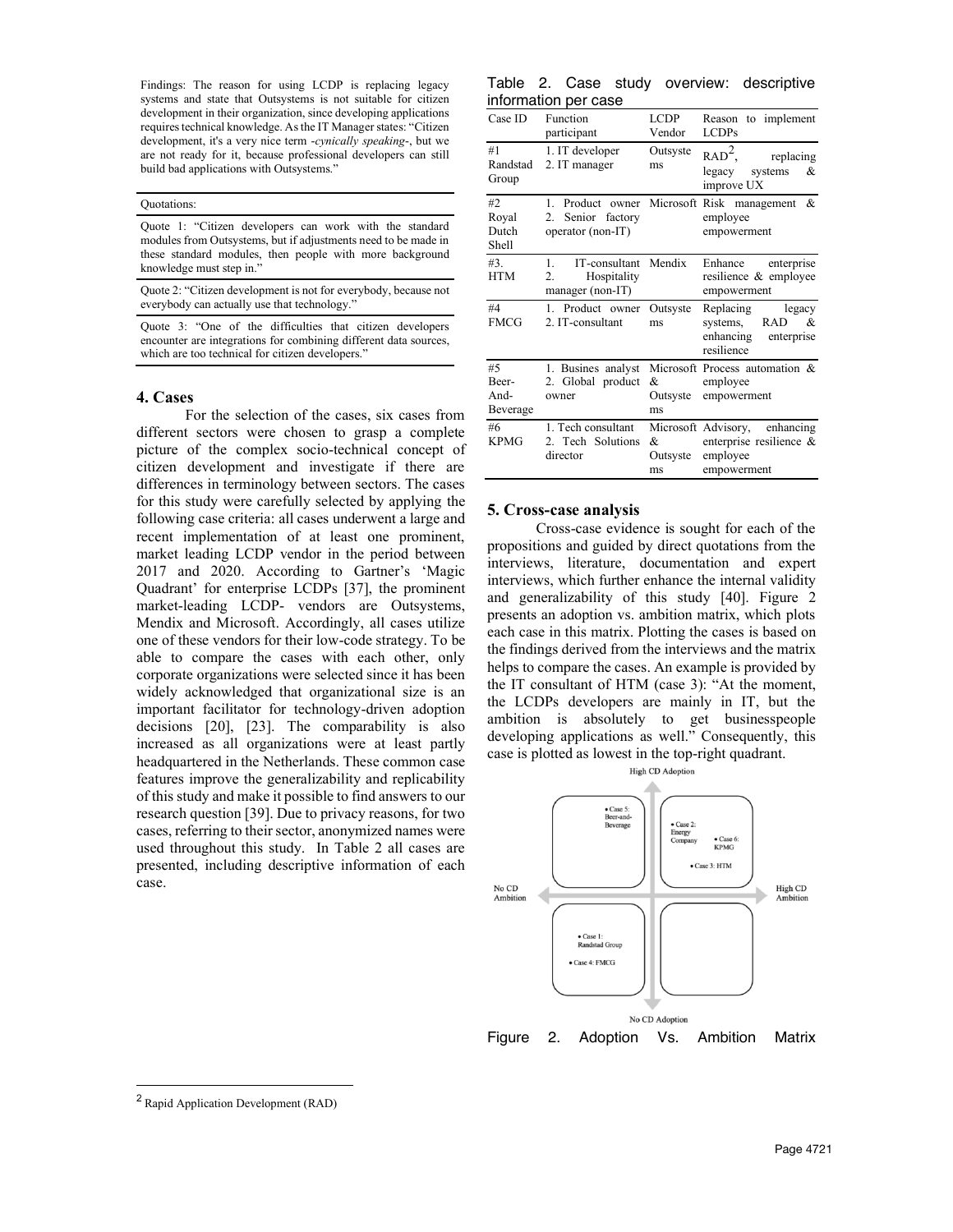### **5.1. P1: (Perceptions of) Low complexity**

According to the literature and LCDP vendors, the LCDP- software empowers end-users to create applications through easy-to-follow drag-and-drop user interfaces [4], [9]. Our expectation that this would positively influence adoption decisions do not match our findings, since in none of the cases- and expertinterviews support was found for this reasoning. The complexity of citizen development was multiple times metaphorically explained: "You should see citizen development as building a house. You cannot build a solid and safe house without a proper foundation.", "Can you drive and participate in traffic without knowing the traffic rules?" and "Can you fix a car if you are not a mechanic?". Each case demonstrated technological hurdles organizations could experience when starting with citizen development. Interviewees explained that many difficulties had to do with dataaccess issues, software integration difficulties, legacy systems, lack of technological knowledge, customizing applications and organizational readiness regarding citizen development. For example, the IT manager of Randstad Group (case 1, Table 1) clearly stated that developing applications with LCDPs still requires technical background or at least some intensive training: "We see that there are already difficulties with onboarding technical employees in the Outsystems environment. We, therefore, don't burn our hands at presenting the low-code platform to the business." And the IT developer of the company intensifies this by explaining "One of the difficulties that citizen developers may encounter are the possible integrations that must be performed to combine different types of data. These tasks are way more technical and not realistic for people without technical knowledge." The findings underpin the notion that for developing applications with LCDPs, organizations still need employees with some sort of technological skills and 'modular' [read 'logical'] thinking. The senior factory operator, a production line employee, of Energy Company (case 2) exemplifies this as he explained his difficulties starting with LCDPs: "In the beginning I especially struggled with understanding how to think in flow-charts. Therefore, I don't think building lowcode applications is so simple that anyone can become a citizen developer straight away". To conclude, our results show that the LCDPs are not perceived to be low in complexity and as a result, do not influence adoption decisions in the proposed direction.

# **5.1. P2 Perceived risks**

All cases, except for the second case in which only one risk was specified, reported *multiple risks* perceptions regarding citizen development. However, it is interesting to notice that the cases without motivation to adopt citizen development (case 1 and 4) do not report more risks as compared to the cases that adopted (or planning to) citizen development. These results suggest that risk perceptions are not necessarily decisive for citizen development adoption.

Yet all the cases did show that risk perceptions influence organizational decisions, but not automatically in a negative way. Instead, those risk perceptions are used to shape guidelines around citizen development initiatives, which is exemplified by the global product owner of Beer-and-Beverage: "As a governance and security team, we try to make everything secure and within our set limits, not much can happen." These findings make it particularly interesting to capture the identified risks and for that reason, the multiple risk perceptions are visualized using a Sankey diagram, as shown in Figure 3.



Figure 3. Identified Perceived Risks

All interviewees revealed their concern that without clear guidance and governance citizen development could lead to data security issues and therefore risky applications. The smart tech solutions director (case 6) summarizes the most mentioned risks by describing them as an "iceberg": "The democratization of technology and therefore citizen development comes with risks. We explain these risks with the citizen development iceberg, which is an analogy of visible and invisible risks. The underwater risks [read 'unknown'] are mostly related to data governance, support and application quality." The two cases without citizen development adoption (case 1and 4) perceive most risks in terms of data - and maintenance related problems (Figure 3). Both stated that citizen development causes many valueless applications that are poorly constructed in terms of architecture, which results in maintenance and transferability issues. This is exemplified by the IT consultant of Randstad Group (case 1): "Every application needs maintenance, which can be a risk because we have to hire more and more specialists to maintain all applications. Then, consider how much maintenance you need to have with citizen development."

### **5.2. P3 Active top management support**

Case findings show that active TMS affects citizen development adoption decisions since management departments largely determine whether resources are given for citizen development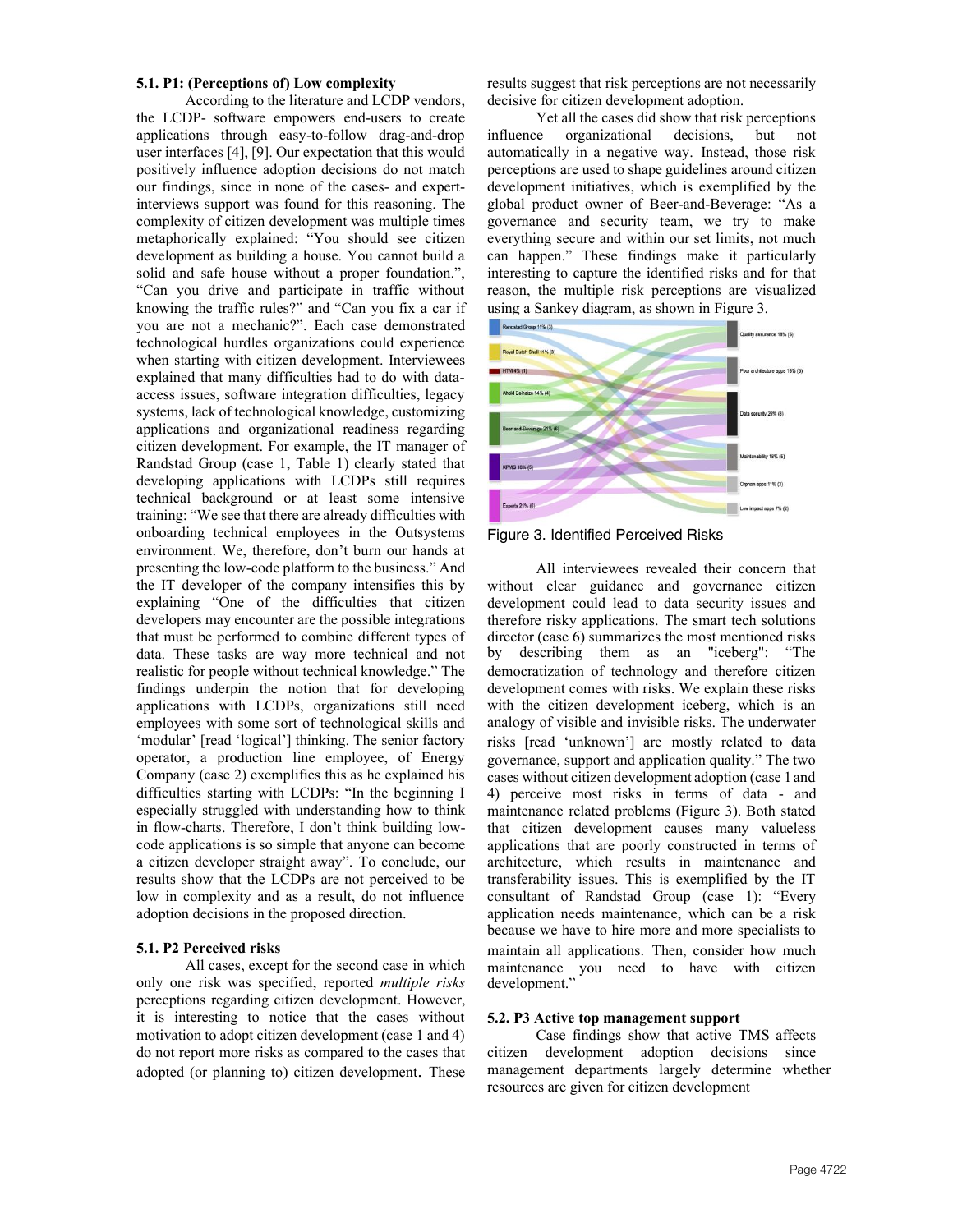The cases with citizen development adoption or ambition (case 2, 3, 5 and 6) all received strong TMS for setting up citizen development organization wide. In contrast, within in the bottom-left cases (1 and 4), management wasn't even aware of the citizen development trend. Three cases (2, 3 and 6) showed most evidence for the positive influence of TMS as these organizations designed an organizational-wide citizen development program supported top management. The smart tech solutions consultant of KPMG (case 6) declares: "The global citizen development program started because our management recognizes that citizen development is a way to empower the current- and future workforce." The smart tech solutions director of the company reinforces this claim by stating: "We're enabling KPMG citizen developers to acquire sought-after skills that help them develop strong and future-proof careers." Similarly, Energy Company(case 2) recently started the 'Do It Yourself' (DIY) program and HTM (case 3) started 'Mendix Masters', all programs that received active TMS by communicating frequently about the citizen development initiatives and by providing. An interesting finding is derived from Beer-and-Beverage (case 5) where, instead of a top-down, a bottom-up initiative regarding citizen development emerged. PowerApps became available for everyone in the organization as this was one of the inclusive tools within their Microsoft contract. This resulted in an overwhelming number of applications created by citizen developers. The global product owner of the company described this unfoldment as follows: "When the platform became available employees started building applications, which resulted in 4000+ applications. The decision by management to create a global governance team for this [citizen development] was made after there were already 4000+ applications." She additionally expressed that the global governance team was set up to control the huge influx of citizen development, which had caused maintenance problems and that, in retrospect, they would be better off using a structured top-down citizen development approach with well-thought-out guidelines.

# **5.2. P4 Business-IT alignment**

In general, IT and business departments became more aligned with the use of LCDPs and citizen development since LCDPs are, in comparison to traditional software development tools, more tangible to the business [3]. This is supported by our findings, as it was acknowledged that citizen development positively impacts the cooperation and comprehension between business and IT. Multiple interviewees stated that citizen development has led to a greater understanding of the business to the work that IT does. The business consultant of HTM nicely illustrates this by stating: "Due to the use of LCDPs in the business, the value of IT is becoming increasingly clear to the employees in the business."

These findings show its effect of citizen development on project-level business-IT alignment, but for adoption decisions to be made, IT and business must be aligned beforehand. Our case findings demonstrate that strategic alignment for citizen development were not present in the no adoption cases (cases 1 and 4). The findings from Randstad Group (case 1) demonstrate this, showing that the use of LCDPs is only within the IT domain and the interviewees expressed their opinion by stating that LCDPs for the business does not have any added value. The IT specialist declared: "– *long thought* – …cooperation with the business for application development is tricky. Randstad Group are divided into IT and business and the business just has to indicate what they want from IT.". Alike, the IT consultant of FMCG (case 4) expresses: "The application development domain rests in IT and this will not change in the near future."

The other cases, including case 2, 3, 5 and 6, demonstrated contractionary findings. All these 'adoption' cases mentioned that alignment on strategic goals regarding the use of LCDPs is important for citizen development decisions since both domains are dependent on each other. The hospitality manager of HTM underpins this by explaining: "The good cooperation with IT about LCDPs [read project-level] certainly made me start working with low-code." Additional findings were derived from KPMG (case 6) as the smart tech consultant explained: "Some colleagues noticed that if IT does not support citizen development, people will develop applications themselves, which eventually leads to shadow IT." This finding additionally shows that business-IT alignment on project-level is important as it prevents potential related risks of citizen development from emerging.

# **5.2. P5 Centralized IT-Governance structures**

Across the six cases and the expert interviews, support was found for the fifth proposition, suggesting that centralized ITG for citizen development foster citizen development adoption decisions. All ambition or adoption cases (case 2, 3, 5 and 6, Figure 2) have centrally organized IT decision-making when it concerns citizen development. The senior operator of Energy Company (case 2) explains: "There is a strict and central IT governance regarding citizen development. Various 'development zones' are created by this governance (green, orange and red). This governance makes it clear to citizen developers where they are allowed to develop applications." Another example of support is given by the global product owner of Beer-and-Beverage (case 5) as she discloses: "Recently, we have been working on global governance and the adoption of citizen development and we as a global governance team are owning the Microsoft platform. We check all the rights behind the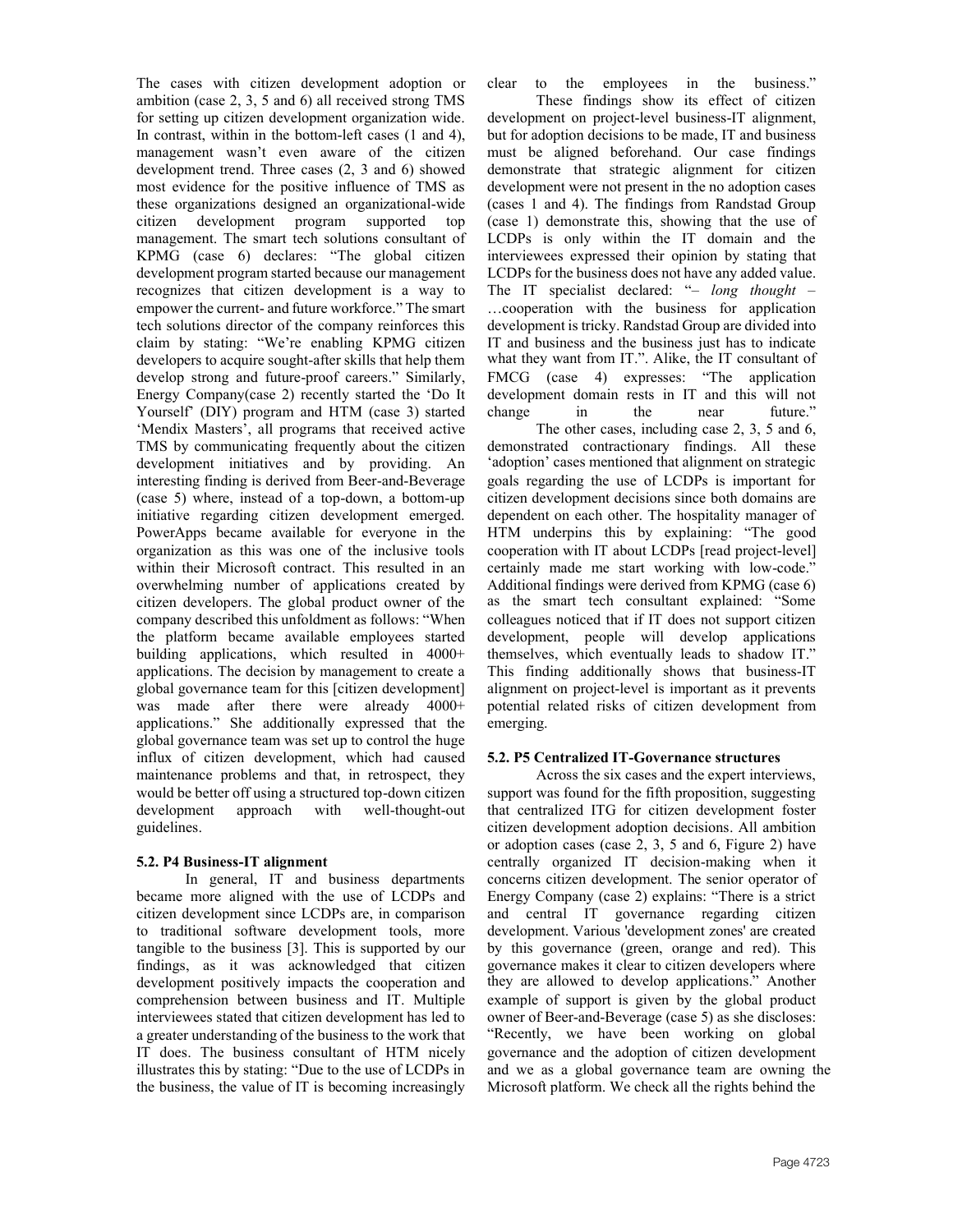scenes, block certain accesses and provide guidance, which is the reasons why citizen development is supported by top management now." The director of KPMG (case 6) reports similar importance of a centralized governance by stating: "We want to be ready for the future workforce generation, and we do this by creating a well-governed global [read centralized] citizen development program." Contrary, case 1 and 4 (bottom-left, Figure 2) have both decentralized ITG decision-making structures and the findings show an absence regarding citizen development adoption decisions. Both cases stated that their organizations are too complex (in terms of organizational size and different business-units) for citizen development to be off any value. This is exemplified by the IT consultant of FMCG (case 4): "FMCG is such a big organization that we can't arrange our ITG centrally. We have different technologies and decision-making processes per department." Hence, the differences between the cases with centralized ITG decision-making in comparison with decentralized, give support for the notion that citizen development decisions are positively influenced by centralized ITG decision structures.

# **5.3. P6 Business network systems**

This section highlights the importance of business network systems for citizen development decisions. Both HTM and KPMG (case 3 and 6) were assisted by an external partner for making strategic choices regarding citizen development.

HTM (case 3) benefitted from third party intervention to help in making decisions on how to harness the creative potential of their employees. The IT business consultant of the company stated: "We have an implementation partner, who helps us intensively with the realization of citizen development. They have the necessary knowledge and experience, so therefore they help us making the right decisions." This inter-organizational relationship has led to the socalled "Mendix Masters" program in which every motivated employee could participate in to learn the basics of application development with the Mendix platform. Afterwards a certificate can be obtained, which provides access to the company's Mendix platform. The hospitality coordinator of HTM who a perfect example of a citizen developer, illustrates how he benefitted from this third-party guidance: "I have direct contact with one of the consultants from our implementation partner to whom I can send my applications to. Thereby, I am part of the Mendix Master's program, which is organized by our partner. I look forward to this training! –*enthusiastic tone*–."

Alike, KPMG (case 6) shows similar findings, since they have partnered up with an external company specialized in citizen development. The smart tech consultant explained: "We have a third party (the Project Management Institute) that helps with setting up citizen development globally." The mantra of this third-party company states: "Learn how to unlock the potential of citizen development in your organization." In these two cases, third-party interventions have been crucial for citizen development decisions, since both companies acknowledged that for citizen development to become a success, by expert-driven guidelines should be drafted.

However, both at Energy Company (case 2) and Beer-and-Beverage (case 5), it was also unanimously decided to foster citizen development (e.g.: DIY program), but within their organizations, no third-party intervention was arranged. Both companies do state to have regular vendor-support for the more functionally oriented inquiries. To conclude, our results point out that business network systems in terms of vendor-support or third-party intervention positively influence citizen development adoption decisions.

# **6. Discussion**

 This research aimed to prove new insight into the factors that influence organizational decisions to adopt citizen development or not and how organizations can successfully adopt it. The results supported our extended TOE framework and address the first part of our research question: *What technological, organizational, and interorganizational factors influence citizen development adoption decisions within organizations?*

Our results supported the impact of the following factors on citizen development adoption decisions: "multiple risk perceptions," "active TMS," "projectbased business-IT alignment," "centralized ITG decision structures," and "business network systems." For the technology context, contrary to our expectations, none of the cases showed support for the first proposition, namely that low complexity of LCDPs would promote citizen development adoption decisions. In each case, it was mentioned that building business applications with LCDPs is still a complex process that demands specific abilities, which in turn, hamper organizational adoption decisions. An interesting finding as it is opposite to the opinion of the LCDPs vendors. Follow-up research looking at this inconsistency more closely will be necessary to determine if this view is primarily made from a commercial perspective or whether there is another explanation at play.

The second part of our research question concerns best practices for citizen development adoption decisions to ensure that the benefits of citizen development, such as application delivery velocity, business agility, and reduction of the software developer talent gap, are achieved. Our case findings, together with the discussed literature and expert opinions, generate several important implications.

An important first implication is that there is not a onesize-fits-all approach for organizations deciding to adopt citizen development. Organizations must select the right use cases for citizen development, and this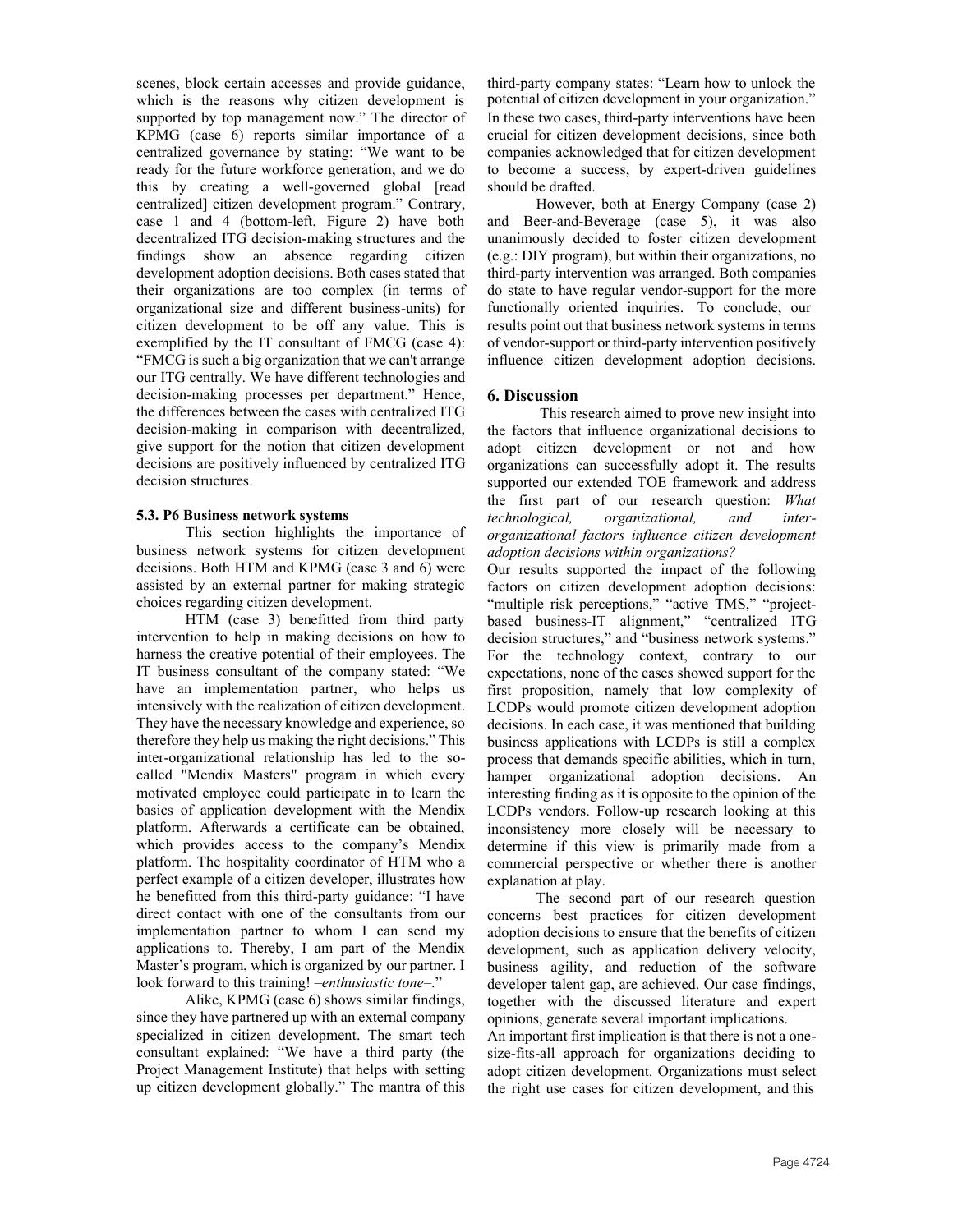recommendation has three identified dependencies: type of technology, type of organization, and type of end users. Some LCDPs require less technological knowledge and have few integration issues. For example, for end users whose organizations have a long-term partnership with Microsoft, using PowerApps is relatively easier to adapt to because the users are familiar with the look and feel of the platform. The type of organization matters because organizations in which frequent innovation is considered desirable and important (cases 2, 3, and 6) have a more positive attitude toward citizen development and thus impact decision-making for adopting it. Lastly, organizations should consider what type of citizen development they want to adopt. Our findings in this regard are consistent with the literature and market studies - it appears there is no single definition of citizen development [8], [10]. In some organizations, it only involves developing simple applications for personal use, whereas in other organizations, citizen development entails the creation of organization-wide and more complex applications.

The second implication is establishing organizationwide guardrails while undertaking citizen development, since our results, and previous research on end-user development [42], demonstrated potential risks, as illustrated in Figure 3. Organizations must place high emphasis on developing a carefully and thoroughly considered plan that is endorsed by the top management. This aligns with recent research that indicates that end users must be "empowered by design" [43]. The same principle is exemplified by KPMG's (case 6) "trust by design" principle. The importance of this philosophy is additionally highlighted by the fourth case, which had no "design" and resulted in an uncontrolled situation where over 4,000 applications were developed in just one month. Designing the guardrails is not an easy task, as a balance must be struck between autonomy and control [44]. Our findings show that business network systems could help in this pursuit [38]. External organizations that specialize in LCDPs and citizen developers are often more aware of the less-visible elements that can impact citizen development adoption and success. Therefore, specialized guidance will make it more likely that the intended benefits are achieved while the risks are reduced. While designing a citizen development program, it is crucial to educate not only the business professionals but also IT department, as our study points out that alignment between the two domains is essential.

The third and last implication stems from our additional case findings (cases 3, 5, and 6) and the research on the importance of social interactions for technological adoption decisions [44]. By building an online community, social interactions such as knowledge-sharing and guidance exchange between professional and non-professional developers can be fostered. In addition, such communities raise awareness for the program and provide a platform to share success stories and the lessons learned [43].

Although our study provides many valuable insights into the emerging trend of empowering employees through LCDPs, there are areas of improvements. Our study had a cross-industry setup that made it possible to compare the results across industries. Considering that industry type also has an impact on technology adoption decision-making [18], future research could focus on researching citizen development within a particular industry. Also, future research can (probably) take place physically again by visiting the organizations in question. In this way, more observations can be included, which will also strengthen the quality of the research. Another avenue for subsequent research arises from the fact that three of our cases (cases 3, 4, and 5) were still developing or had just commenced their citizen development initiatives. It would be valuable to conduct a longitudinal study to explore how such programs develop over time. Lastly, examining questions such as "Do organizations reap benefits from implemented citizen development initiatives?" and "Do the risk perceptions identified in this study change over time?" can help obtain a more comprehensive understanding of employee empowerment through LCDPs.

# **7. Literature**

[1] R. Alt, J. M. Leimeister, T. Priemuth, S. Sachse, N. Urbach, and N. Wunderlich, "Software-Defined Business," *Bus Inf Syst Eng*, vol. 62, no. 6, pp. 609–621, Dec. 2020.

[2] C. Chiang and C. Bayrak, "Legacy Software Modernization," in *2006 IEEE International Conference on Systems, Man and Cybernetics*, 2006, 2, 1304–1309.

[3] R. Sanchis, Ó. García-Perales, F. Fraile, and R. Poler, "Low-Code as Enabler of Digital Transformation in Manufacturing Industry," *Applied Sciences*, vol. 10, no. 1, Art. no. 1, Jan. 2020.<br>[4] R. Waszkowski.

[4] R. Waszkowski, "Low-code platform for automating business processes in manufacturing," *IFAC-PapersOnLine*, vol. 52, no. 10, pp. 376–381, 2019.

[5] J. Bratincevic and J. R. Rymer, "When and How To Modernize Core Applications Using Low-Code Platforms," p. 13, 2020.

[6] F. Paternò and C. Santoro, "End-user development for personalizing applications, things, and robots," *International Journal of Human-Computer Studies*, vol. 131, pp. 120–130, Nov. 2019.

[7] F. Paternò, "End User Development: Survey of an Emerging Field for Empowering People," *ISRN Software Engineering*, vol. 2013, pp. 1–11, Jun. 2013.

[8] M. Oltrogge *et al.*, "The Rise of the Citizen Developer: Assessing the Security Impact of Online App Generators," in *2018 IEEE Symposium on Security and Privacy (SP)*, May 2018, pp. 634–647.

[9] Gartner, "The Importance of Citizen Development and Citizen IT," *The Importance of Citizen Development*, Oct. 10, 2019.

[10] B. R. Barricelli, F. Cassano, D. Fogli, and A. Piccinno, 2019. End-user development, end-user programming and end-user software engineering: A systematic mapping study. *Journal of Systems and Software*, 149, 101–137, 2019.